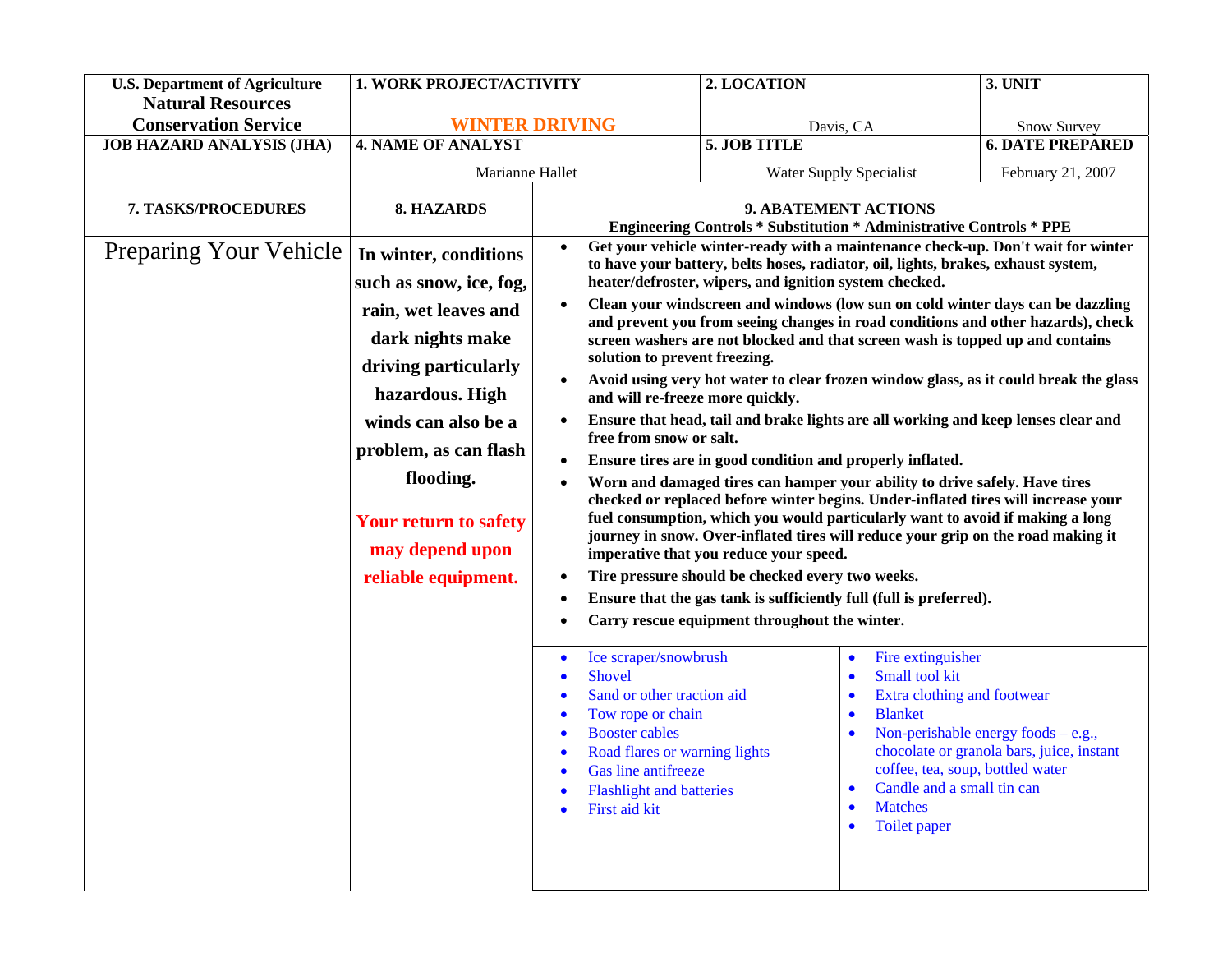| Before You Set Off<br><b>Be Prepared!</b>                   | Lack of preparation •<br>may leave you<br>without the proper<br>equipment or<br>communications to<br>respond to the<br>challenges of<br>adverse conditions. | Short-term weather forecasts are now very accurate, so listen to<br>local/national weather broadcasts and to travel information bulletins<br>on the radio.<br>If conditions are very bad, avoid making your journey unless it is<br>absolutely necessary.<br>If you are traveling a long distance, plan your route ahead of time.<br>$\bullet$<br>Let someone know of your destination and expected time of arrival.<br>Wear comfortable clothing that doesn't restrict your movement while<br>$\bullet$<br>at the wheel. Keep warm clothing for getting out of your vehicle.<br>Eat a good breakfast when you know you will be travelling in bad<br>$\bullet$<br>weather.<br>Allow plenty of extra time for your journey.<br>$\bullet$<br>Clear your windows and mirrors completely of snow and ice before<br>$\bullet$<br>you set off. (Make sure the heater is blowing warm air before setting<br>off - it will keep your windscreen clear).<br>Ensure that your cell phone/satelyte phone is charged and carried<br>$\bullet$<br>with you.<br>Plan to stop every two hours, if you can, for fresh air and hot drinks -<br>$\bullet$<br>but no alcohol.<br>Keep your vehicle well-ventilated. Having the car heater on full can<br>$\bullet$<br>make you drowsy. |
|-------------------------------------------------------------|-------------------------------------------------------------------------------------------------------------------------------------------------------------|---------------------------------------------------------------------------------------------------------------------------------------------------------------------------------------------------------------------------------------------------------------------------------------------------------------------------------------------------------------------------------------------------------------------------------------------------------------------------------------------------------------------------------------------------------------------------------------------------------------------------------------------------------------------------------------------------------------------------------------------------------------------------------------------------------------------------------------------------------------------------------------------------------------------------------------------------------------------------------------------------------------------------------------------------------------------------------------------------------------------------------------------------------------------------------------------------------------------------------------------------------------------|
| On The Road<br>Stay alert, slow down<br>and stay in control | <b>Unsafe conditions</b>                                                                                                                                    | Wear your seat belt.<br>$\bullet$<br>Turn on your vehicle's full lighting system in poor visibility. Hail,<br>$\bullet$<br>heavy snow, fog, and rain all reduce visibility - use dipped headlights.<br>Only travel at a speed which you will be able to stop within the<br>distance you can see to be clear.<br>Good road observation is essential so conditions can be interpreted<br>$\bullet$<br>accurately and speed adjusted accordingly.<br>The biggest single danger to any driver is being unable to see properly -<br>if you cannot see the road clearly, you will not be able to make the right<br>decisions. Fog, which is common during the winter, is one of the most<br>dangerous weather conditions and an accident involving one vehicle can<br>quickly involve many others, especially if they are driving too close to<br>one another.<br>Controlling your speed is also crucial. Your tire grip will be<br>$\bullet$<br>substantially reduced, increasing your risk of skidding, if you drive too                                                                                                                                                                                                                                                |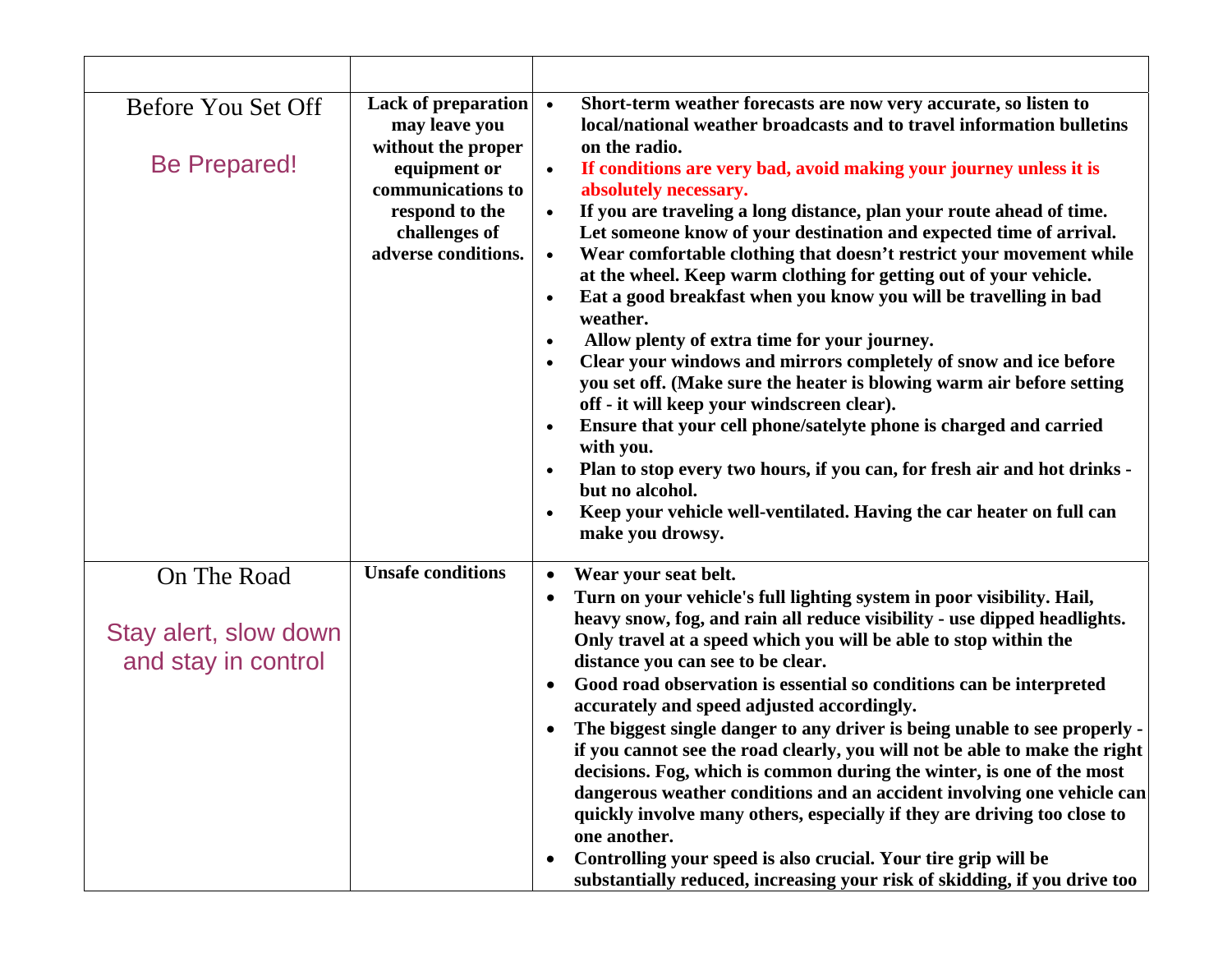| On The Road<br>Stay alert, slow down<br>and stay in control | <b>Unsafe conditions</b> | fast on a slippery or wet road.<br>Smooth control is another essential element of safer winter driving. You<br>$\bullet$<br>should always aim to brake, steer and change gear as smoothly as<br>possible to avoid affecting the grip of your tire on the road surface.<br>It takes longer to stop on a slippery road. It's important to leave<br>plenty of space between you and the vehicle ahead. A guide to safe<br>spacing under normal driving conditions is the two-second rule. In<br>winter, and especially during poor weather conditions, double or<br>triple the two-second rule.<br>Make sure you know how to use your braking system in all weather and<br>road conditions. Braking on an icy or snow-covered bend is extremely<br>dangerous. The centrifugal force will continue to pull you outwards and<br>the wheels will not grip very well.                                                                                                                                                                                                                                                                                                                                                                                                                                                                                                                                                                                                                                                 |  |
|-------------------------------------------------------------|--------------------------|----------------------------------------------------------------------------------------------------------------------------------------------------------------------------------------------------------------------------------------------------------------------------------------------------------------------------------------------------------------------------------------------------------------------------------------------------------------------------------------------------------------------------------------------------------------------------------------------------------------------------------------------------------------------------------------------------------------------------------------------------------------------------------------------------------------------------------------------------------------------------------------------------------------------------------------------------------------------------------------------------------------------------------------------------------------------------------------------------------------------------------------------------------------------------------------------------------------------------------------------------------------------------------------------------------------------------------------------------------------------------------------------------------------------------------------------------------------------------------------------------------------|--|
|                                                             |                          | <b>SNOW and ICE</b>                                                                                                                                                                                                                                                                                                                                                                                                                                                                                                                                                                                                                                                                                                                                                                                                                                                                                                                                                                                                                                                                                                                                                                                                                                                                                                                                                                                                                                                                                            |  |
|                                                             |                          | Stay alert, slow down and stay in control<br>Pay attention to the road surface. If it looks slippery, it probably is.<br>Drivers tend to overestinate the traction on slippery roads.<br>Test the traction. As soon as you pull out of your driveway, give your<br>brakes a sharp stab and the steering wheel a yank to assess traction.<br>All-Wheel-Drive or stability control will fool the inattentive into<br>thinking the roads are better than they truly are. Resample the<br>traction regularly.<br>Snow on a road may be hard-packed and slippery as ice. It can also be<br>$\bullet$<br>rutted and full of hard tracks and gullies. Or it can be smooth and<br>soft. Wet snow can make for slushy roads. Heavy slush can build up in<br>the wheel wells of your vehicle and can affect your ability to steer.<br>Look far ahead as you drive, so you can recognize hazards and have<br>plenty of time to respond. Be alert for potential driving hazards<br>including downed branches, trees, electric lines and icy areas, such as<br>shady spots and bridges.<br>Conditions such as frost and ice may not affect an area in a uniform<br>manner - isolated patches and certain gradients remain iced up when<br>other parts have thawed out. The good driver should be on the look out<br>for these areas.<br>Adjust your driving to the road and weather conditions. Slow down<br>and avoid sudden turns of the steering wheel, and sudden braking and<br>accelerating which could cause a skid. |  |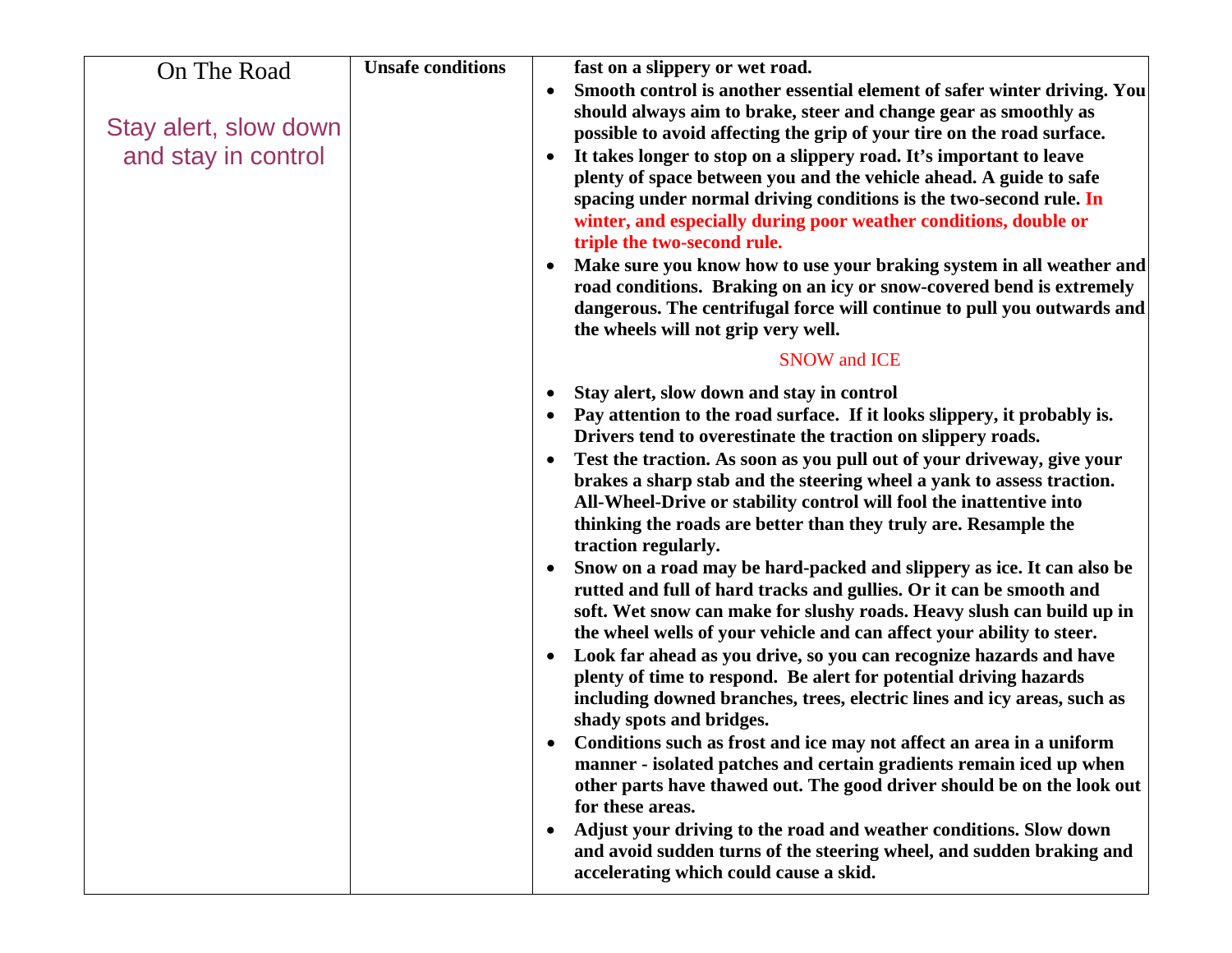| On The Road           | <b>Unsafe conditions</b> | Be careful when approaching shaded areas, bridges, and overpasses,<br>as these sections of road freeze much sooner in cold weather and stay                                                                                                                                                              |
|-----------------------|--------------------------|----------------------------------------------------------------------------------------------------------------------------------------------------------------------------------------------------------------------------------------------------------------------------------------------------------|
|                       |                          | frozen long after the sun has risen. Watch out for black ice, areas of                                                                                                                                                                                                                                   |
| Stay alert, slow down |                          | the road that appear black and shiny, as they can cause your vehicle<br>to suddenly lose traction. Slow down, keep your foot off the brake,                                                                                                                                                              |
| and stay in control   |                          | and be ready to shift to neutral or step on the clutch as your vehicle<br>crosses these areas.                                                                                                                                                                                                           |
|                       |                          | In winter driving conditions, it takes all vehicles longer to stop on<br>snow-covered roads.                                                                                                                                                                                                             |
|                       |                          | Always reduce your speed smoothly and in plenty of time on slippery<br>surfaces. Avoid harsh braking and acceleration, or coarse steering.                                                                                                                                                               |
|                       |                          | Slow down in plenty of time for bends and corners. Black ice, caused<br>$\bullet$<br>when rain freezes on the road surface, will make your steering feel<br>light. Respond by easing off the accelerator and being delicate with<br>your steering movements.                                             |
|                       |                          | To brake on ice and snow without locking your wheels, get into a low<br>$\bullet$<br>gear earlier than normal, allow your speed to fall and use your brakes<br>gently.                                                                                                                                   |
|                       |                          | In icy conditions, increase the gap between you and the vehicle in<br>front. You may need to allow up to TEN TIMES the normal distance<br>for braking.                                                                                                                                                   |
|                       |                          | Stay in the plowed lane; avoid driving over the ridges between the<br>plowed areas. If you must switch lanes, slow down, signal and move<br>over slowly.                                                                                                                                                 |
|                       |                          | Don't pass a snowplow or spreader unless it is absolutely necessary.<br>Don't park along the street. Snowplow drivers can't fully clear a road if<br>$\bullet$<br>cars are in their way.                                                                                                                 |
|                       |                          | On snow-covered highways, large trucks and buses can raise or blow<br>$\bullet$<br>snow onto your windshield leading to a sudden loss of visibility.<br>Always drive defensively and leave enough space to avoid their snow<br>spray.                                                                    |
|                       |                          | Skidding can generally be avoided through good observation and<br>anticipation - and smooth use of the vehicle's controls. Your risk of<br>skidding increases if your tires do not have adequate tire depth.                                                                                             |
|                       |                          | The first requirement in all skids, is to identify and remove the cause,<br>$\bullet$<br>whether it was too much speed for the circumstances, harsh braking<br>or acceleration, or coarse steering. The appropriate response after<br>doing this will then depend upon the type of skid and whether your |
|                       |                          |                                                                                                                                                                                                                                                                                                          |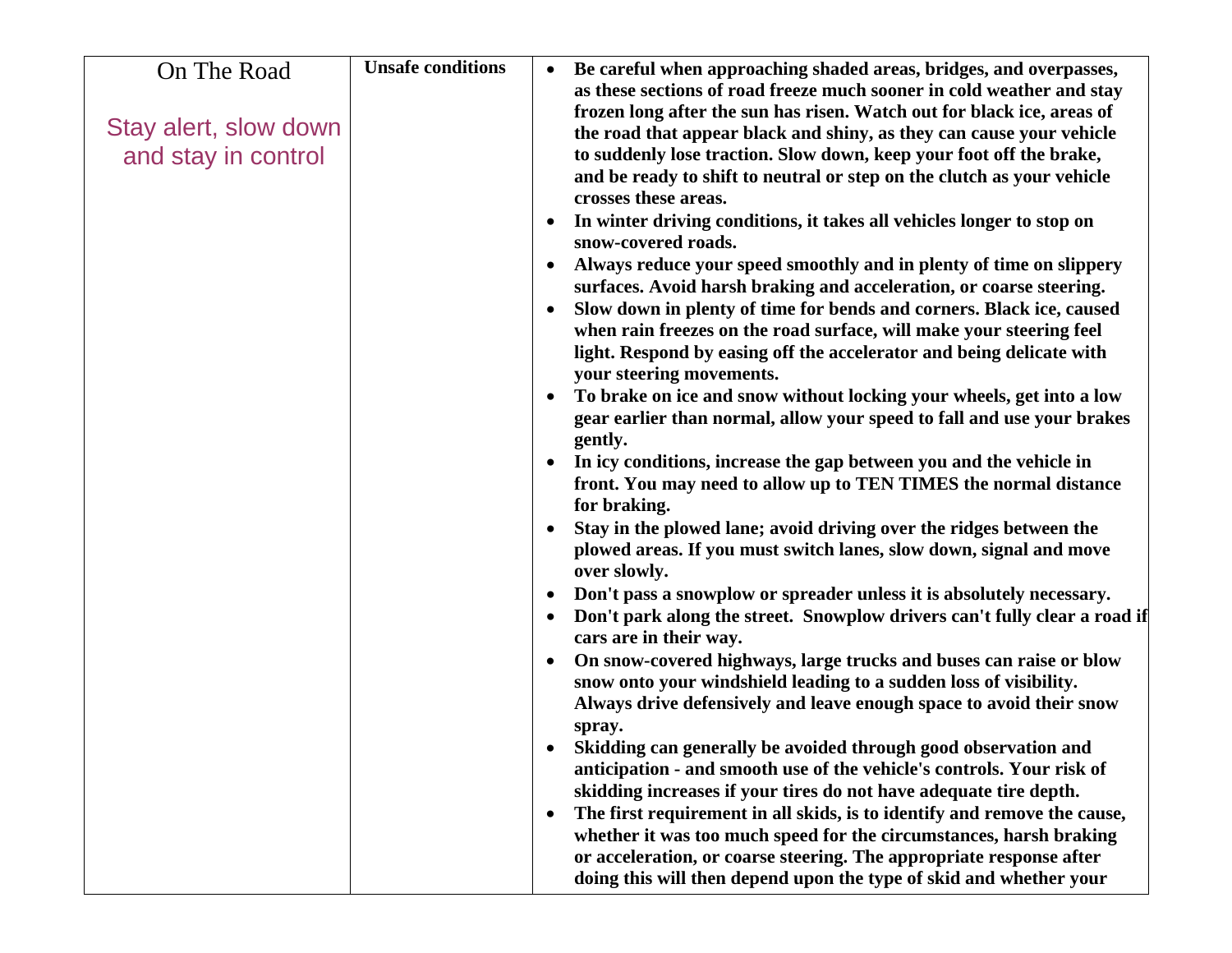| <b>Unsafe conditions</b><br>On The Road<br>$\bullet$<br>Stay alert, slow down<br>$\bullet$<br>and stay in control<br>cars are in their way.<br>$\bullet$<br>and polish the snow.<br>$\bullet$<br>frozen bridge.<br>traffic or off the road.<br>$\bullet$<br>$\bullet$<br>$\bullet$<br>$\bullet$<br>to be clear? | vehicle is front wheel, rear wheel or 4-wheel drive.<br>It is better to avoid skidding rather than hope you can control a skid<br>when it happens. Such a hope is rarely realised.<br>Don't park along the street. Snowplow drivers can't fully clear a road if<br>Intersections tend to be icy because the cars stopping and starting pack<br>Do not be a target that sits in the middle of the intersection waiting for<br>someone to slide into you. Be sure the intersection is clear, then get<br>through it as quickly as safety and control permits.<br>Bridges and underpasses are hazardous areas. Snow and ice stay on the<br>road longer in shaded areas. Try to be the only car on a (potentially)<br>Snow and ice chunks fall off the wheel wells or roofs of vehicles. Often<br>they are very hard. However, hitting even a soft one with your wheels<br>may cause you to loose control of the vehicle, sending you into opposing<br><b>FOG</b><br>Switch on headlights and fog lamps if visibility is reduced. The high<br>beam can produce white-out effect in fog, so use the low beams.<br>If you can see the vehicles to your rear, the drivers behind will be able<br>to see you - switch off your rear fog lamps to avoid dazzling them.<br>Think of them as rear main beams!<br>Use the demister and windscreen wipers. Remember that fog also<br>makes the road wet and slippery.<br>Do not 'hang on' to the rear lights of the car in front as you will be too<br>close to be able to brake safely.<br>Switch off distracting noise and open the window slightly so that you<br>can listen for other traffic, especially at crossroads and junctions.<br>Beware of speeding up immediately visibility improves slightly. In<br>patchy fog you could find yourself 'driving blind' again only moments<br>later. Always imagine that there is a broken down vehicle just on the<br>other side of the fog bank. Could you stop in the distance you can see |
|-----------------------------------------------------------------------------------------------------------------------------------------------------------------------------------------------------------------------------------------------------------------------------------------------------------------|---------------------------------------------------------------------------------------------------------------------------------------------------------------------------------------------------------------------------------------------------------------------------------------------------------------------------------------------------------------------------------------------------------------------------------------------------------------------------------------------------------------------------------------------------------------------------------------------------------------------------------------------------------------------------------------------------------------------------------------------------------------------------------------------------------------------------------------------------------------------------------------------------------------------------------------------------------------------------------------------------------------------------------------------------------------------------------------------------------------------------------------------------------------------------------------------------------------------------------------------------------------------------------------------------------------------------------------------------------------------------------------------------------------------------------------------------------------------------------------------------------------------------------------------------------------------------------------------------------------------------------------------------------------------------------------------------------------------------------------------------------------------------------------------------------------------------------------------------------------------------------------------------------------------------------------------------------------------------------|
|-----------------------------------------------------------------------------------------------------------------------------------------------------------------------------------------------------------------------------------------------------------------------------------------------------------------|---------------------------------------------------------------------------------------------------------------------------------------------------------------------------------------------------------------------------------------------------------------------------------------------------------------------------------------------------------------------------------------------------------------------------------------------------------------------------------------------------------------------------------------------------------------------------------------------------------------------------------------------------------------------------------------------------------------------------------------------------------------------------------------------------------------------------------------------------------------------------------------------------------------------------------------------------------------------------------------------------------------------------------------------------------------------------------------------------------------------------------------------------------------------------------------------------------------------------------------------------------------------------------------------------------------------------------------------------------------------------------------------------------------------------------------------------------------------------------------------------------------------------------------------------------------------------------------------------------------------------------------------------------------------------------------------------------------------------------------------------------------------------------------------------------------------------------------------------------------------------------------------------------------------------------------------------------------------------------|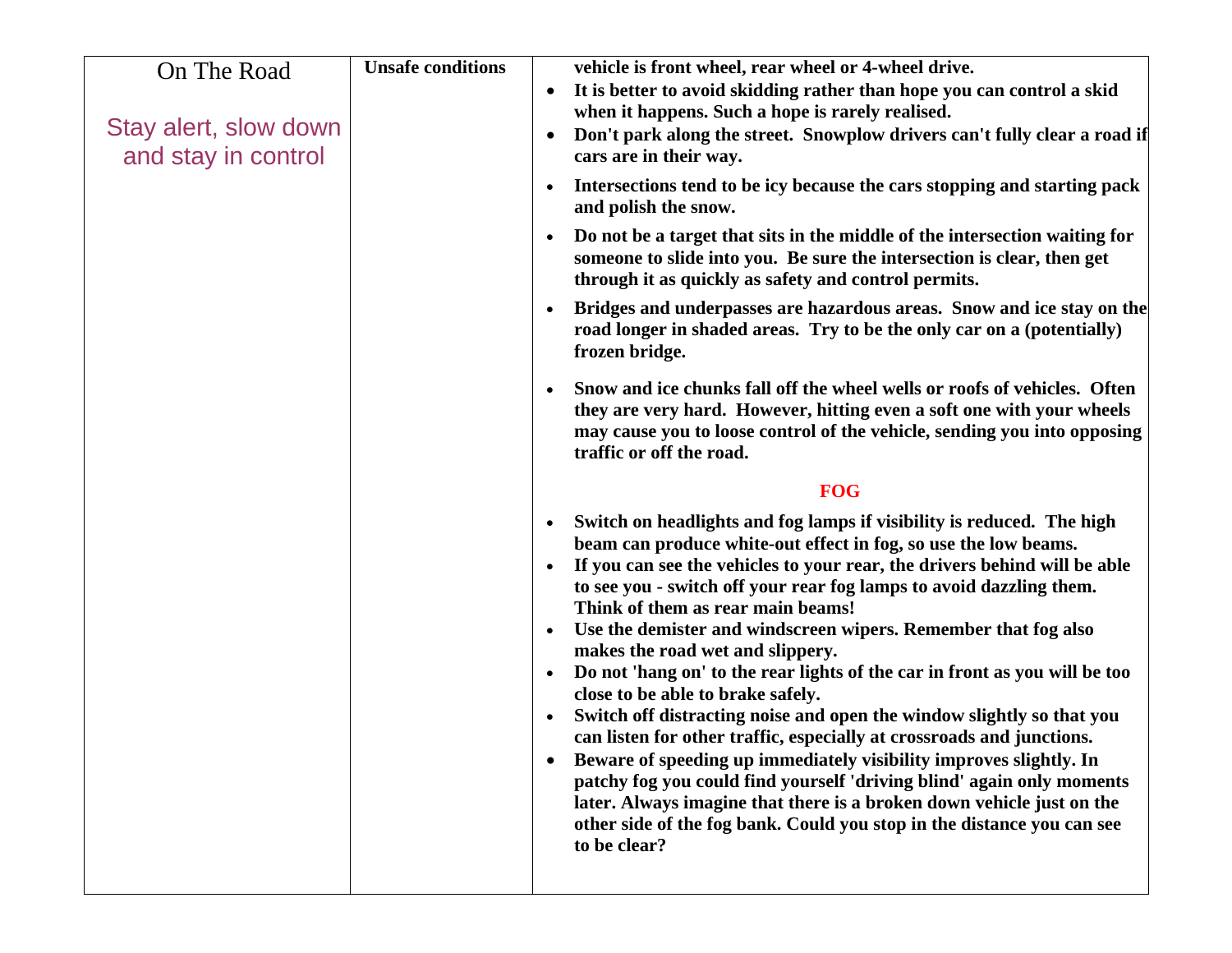| On The Road                                                                | <b>Unsafe conditions</b>                                                                                                                     | <b>WINTER and SPRING SUN</b>                                                                                                                                                                                                                                                                                                                                                                                                                                                                                                                                                                                                                                                                                                                                                                                                                                                                                                                                                                                                                                                                       |
|----------------------------------------------------------------------------|----------------------------------------------------------------------------------------------------------------------------------------------|----------------------------------------------------------------------------------------------------------------------------------------------------------------------------------------------------------------------------------------------------------------------------------------------------------------------------------------------------------------------------------------------------------------------------------------------------------------------------------------------------------------------------------------------------------------------------------------------------------------------------------------------------------------------------------------------------------------------------------------------------------------------------------------------------------------------------------------------------------------------------------------------------------------------------------------------------------------------------------------------------------------------------------------------------------------------------------------------------|
| Stay alert, slow down<br>and stay in control                               |                                                                                                                                              | Winter and spring sunlight can present drivers with an unexpected<br>$\bullet$<br>hazard. The angle of the sun in the sky will frequently be too low for<br>your visor to be able to help. If you are blinded by glare, reduce your<br>speed.<br>Reduce the effect of glare by keeping both the inside and outside of<br>$\bullet$<br>your windscreen clean and grease free.<br>Dark glasses (or prescription glasses if you are short-sighted) are<br>suitable for combating glare, but should be removed whenever the sun<br>goes down. They should not be worn in duller weather or at night as<br>they seriously reduce the ability to see.                                                                                                                                                                                                                                                                                                                                                                                                                                                    |
| When the unwelcome<br>happens.<br>Know what to do if it<br>happens to you! | There may be times<br>when being alert and<br>prepared, slowing<br>down, and staying in<br>control aren't<br>enough and<br>accidents happen. | • If you get stuck or stranded, don't panic. Stay with your vehicle for<br>safety and warmth. Wait for help to arrive. If you are in an area with<br>cell phone service and have a cell phone, call for help.<br>• Be careful if you have to get out of your vehicle when on the shoulder of<br>a busy road. If possible, use the door away from traffic.<br>• If you attempt to free your vehicle from the snow, be careful. Dress<br>warmly, shovel slowly and do not overexert yourself. Do not attempt to<br>shovel or push your vehicle if you have a medical condition. Body heat<br>is retained when clothing is kept dry. Wet clothing, due to the weather<br>or perspiration, can lead to a dangerous loss of body heat.<br>• Draw attention to your vehicle. Use emergency flashers, flares or a Call<br>Police sign.<br>• Run your motor sparingly. Be careful of exhaust fumes. For fresh air,<br>slightly open a window away from the wind.<br>• You may have to exit your vehicle occasionally to make sure the exhaust<br>pipe is clear of drifting snow before running the engine. |
|                                                                            | <b>References</b>                                                                                                                            | http://www.podcastdirectory.com/podshows/126434<br>http://www.mto.gov.on.ca/english/safety/winterdrive/winterdrive.htm<br>http://www.rospa.com/drivertraining/news/winter_driving.htm<br>http://www.safety-council.org/quiz/winterq.htm<br>http://www.rospa.com/drivertraining/winter/index.htm#On<br>http://safetycenter.navy.mil/safetips/drivingsnow.htm<br>http://www.autoweek.com/apps/pbcs.dll/article?AID=/20070126/FREE/70122<br>004/1047/FREE                                                                                                                                                                                                                                                                                                                                                                                                                                                                                                                                                                                                                                             |